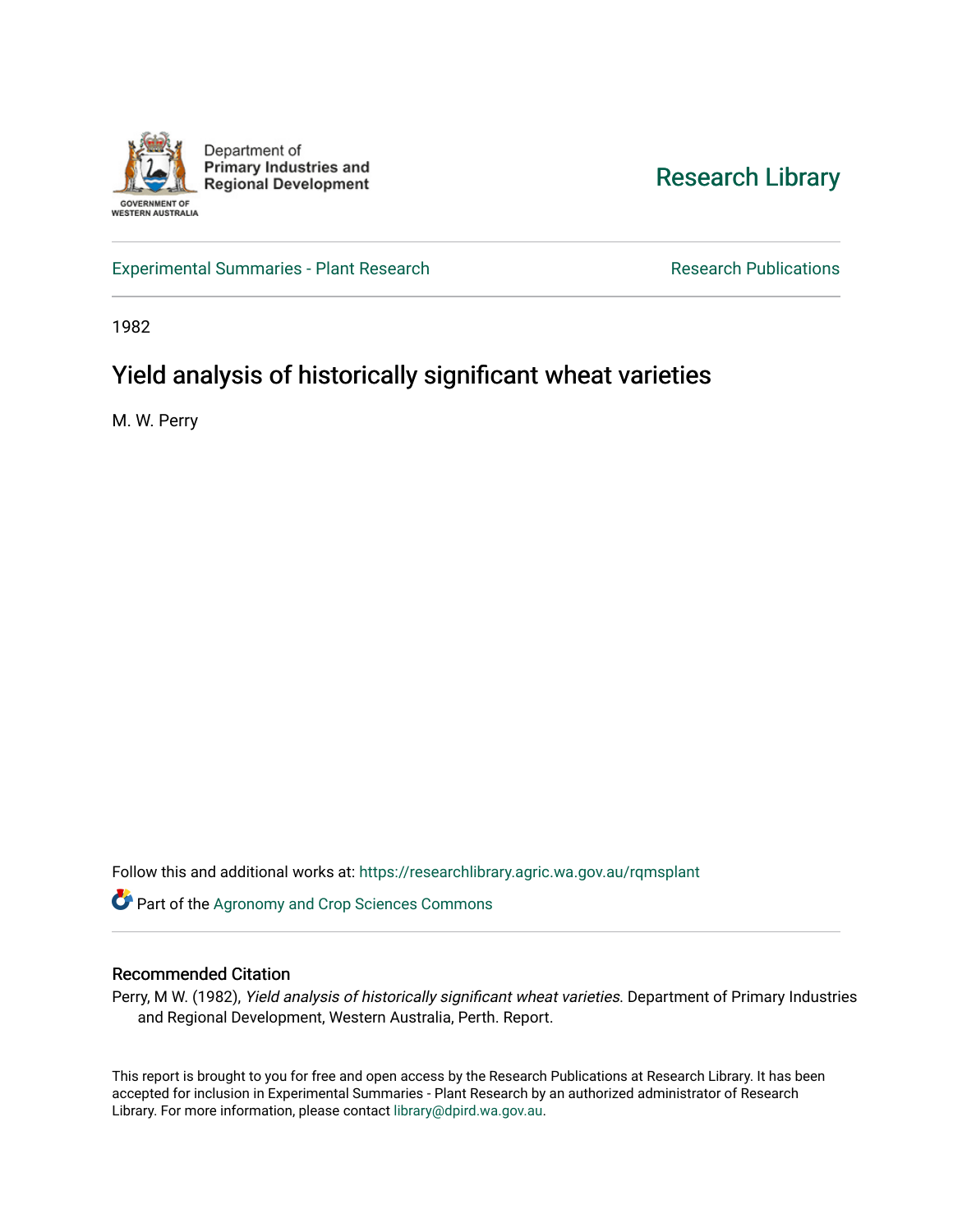# DEPARTMENT OF AGRICULTURE - Western Australia

Experimental Summaries

1982 Season

# Contents: Yield analysis of Historically Significant Wheat Varieties.

See separate summaries for:

i) D. Miers & M. Perry - Growth Regulators

,1'

ii) A. Hamblin, D. Tennant, M. Perry - Wheat Yield Potential Trial - Wongan Hills.

> M.W. Perry A/SENIOR RESEARCH OFFICER PLANT RESEARCH DIVISION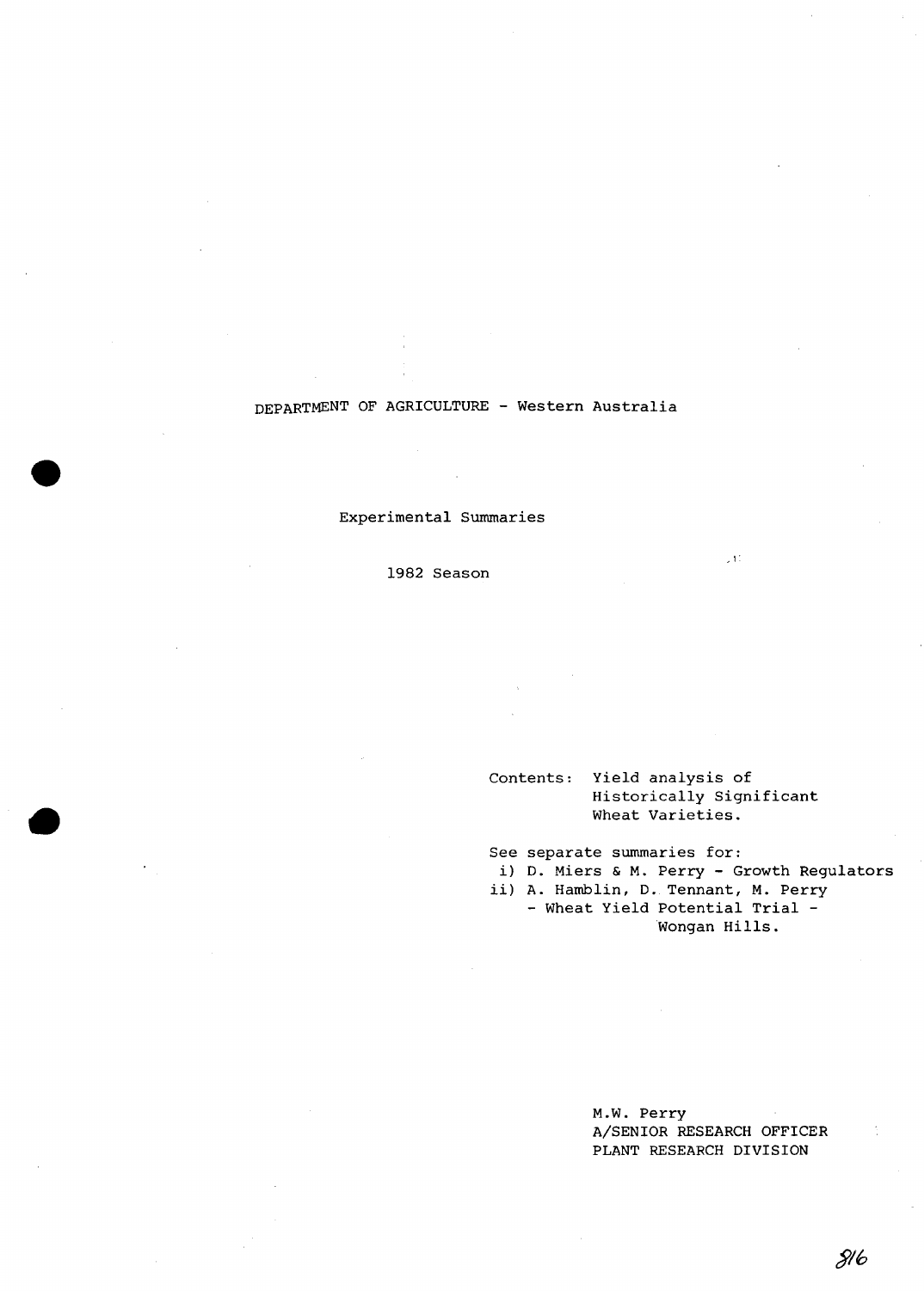## 82N5/3722EX

 $\mathcal{L}^{\pm}$  $\mathcal{A}$ 

e

AIM: To study the changes in adaptation and yield potential which have occurred in response to wheat breeding in Western Australia.

Detail: Sown 1 July, 1982.

| VARIETY      | YIELD KG/HA | YIELD % OF GAMENYA |
|--------------|-------------|--------------------|
| Gamenya      | 1769        | 100                |
| P.S. 883     | 1125        | 64                 |
| P.S. 888     | 1065        | 60                 |
| Steinwedel   | 1639        | 93                 |
| Gluyas Early | 1324        | 75                 |
| Federation   | 1176        | 67                 |
| Alpha        | 1005        | 57                 |
| Nabawa       | 1074        | 61                 |
| Carrabin     | 1824        | 103                |
| Merredin     | 1324        | 75                 |
| S.H.J.       | 1218        | 69                 |
| Gluclub      | 1384        | 78                 |
| Noongar      | 1769        | 100                |
| Bencubbin    | 1435        | 81                 |
| Bungulla     | 1144        | 65                 |
| Kondut       | 1273        | 72                 |
| Gabo         | 1782        | 101                |
| Insignia     | 1569        | 89                 |
| Wongoondy    | 1616        | 91                 |
| Falcon       | 1648        | 93                 |
| Darkan       | 1579        | 89                 |
| <b>Bokal</b> | 1676        | 95                 |
| Eqret        | 1384        | 78                 |
| Madden       | 1778        | 101                |
| Tincurrin    | 1718        | 97                 |
| Bodallin     | 1870        | 106                |
| Miling       | 1509        | 85                 |
| Warimba      | 1713        | 97                 |
| Halberd      | 1569        | 89                 |
|              |             |                    |

Comment: Bodallin the highest yielding individual variety.

 $8/7$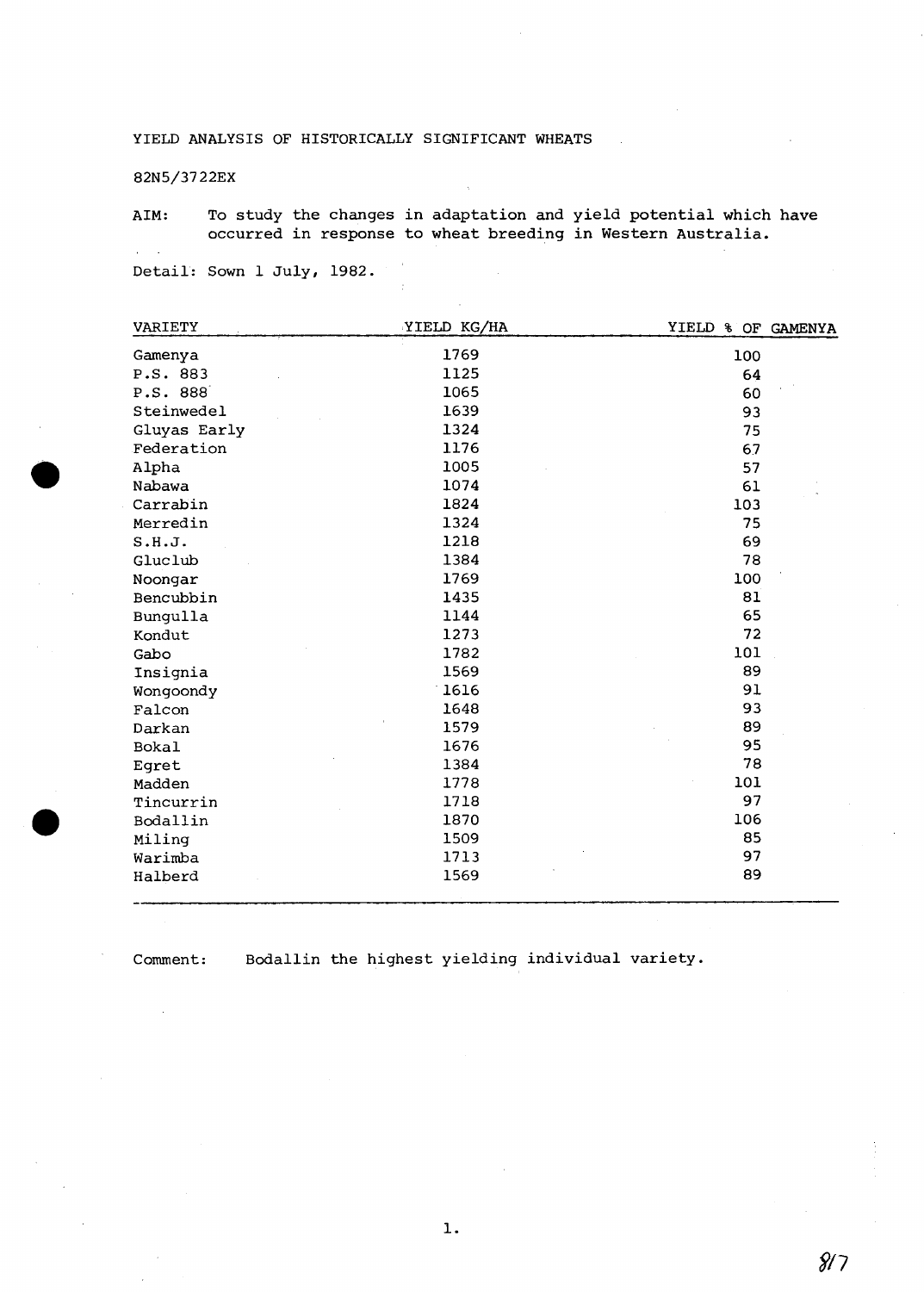82C4/3722EX

Chapman Research Station Nabawa.

ś.

AIM: To study the changes in adaptation and yield potential which have occurred in reponse to wheat breeding in Western Australia.

Detail: Sown 5 July, 1982.

| VARIETY      | YIELD KG/HA | YIELD % OF GAMENYA |
|--------------|-------------|--------------------|
| Gamenya      | 1734        | 100                |
| P.S. 883     | 1317        | 76                 |
| P.S. 888     | 1397        | 81                 |
| Steinwedel   | 925         | 53                 |
| Gluyas Early | 1484        | 86                 |
| Federation   | 1306        | 75                 |
| Alpha        | 1302        | 75                 |
| Nabawa       | 1563        | 90                 |
| Carrabin     | 1544        | 89                 |
| Merredin     | 1825        | 105                |
| S.H.J.       | 1671        | 96                 |
| Gluclub      | 1508        | 87                 |
| Bencubbin    | 1512        | 87                 |
| Bunbulla     | 1790        | 103                |
| Kondut       | 1623        | 94                 |
| Gabo         | 1593        | 92                 |
| Insignia     | 1651        | 95                 |
| Wongoondy    | 1635        | 94                 |
| Falcon       | 1667        | 96                 |
| Darkan       | 2071        | 119                |
| <b>Bokal</b> | 1544        | 89                 |
| Eqret        | 1563        | 90                 |
| Madden       | 1623        | 94                 |
| Tincurrin    | 1988        | 115                |
| Bodallin     | 1829        | 106                |
| Miling       | 1623        | 94                 |
| Warimba      | 1825        | 105                |
| Halberd      | 1603        | 92                 |
| k ki         |             |                    |

Comment:

Good yields despite late sowing. Darkan and Tincurrin the highest yielding varieties.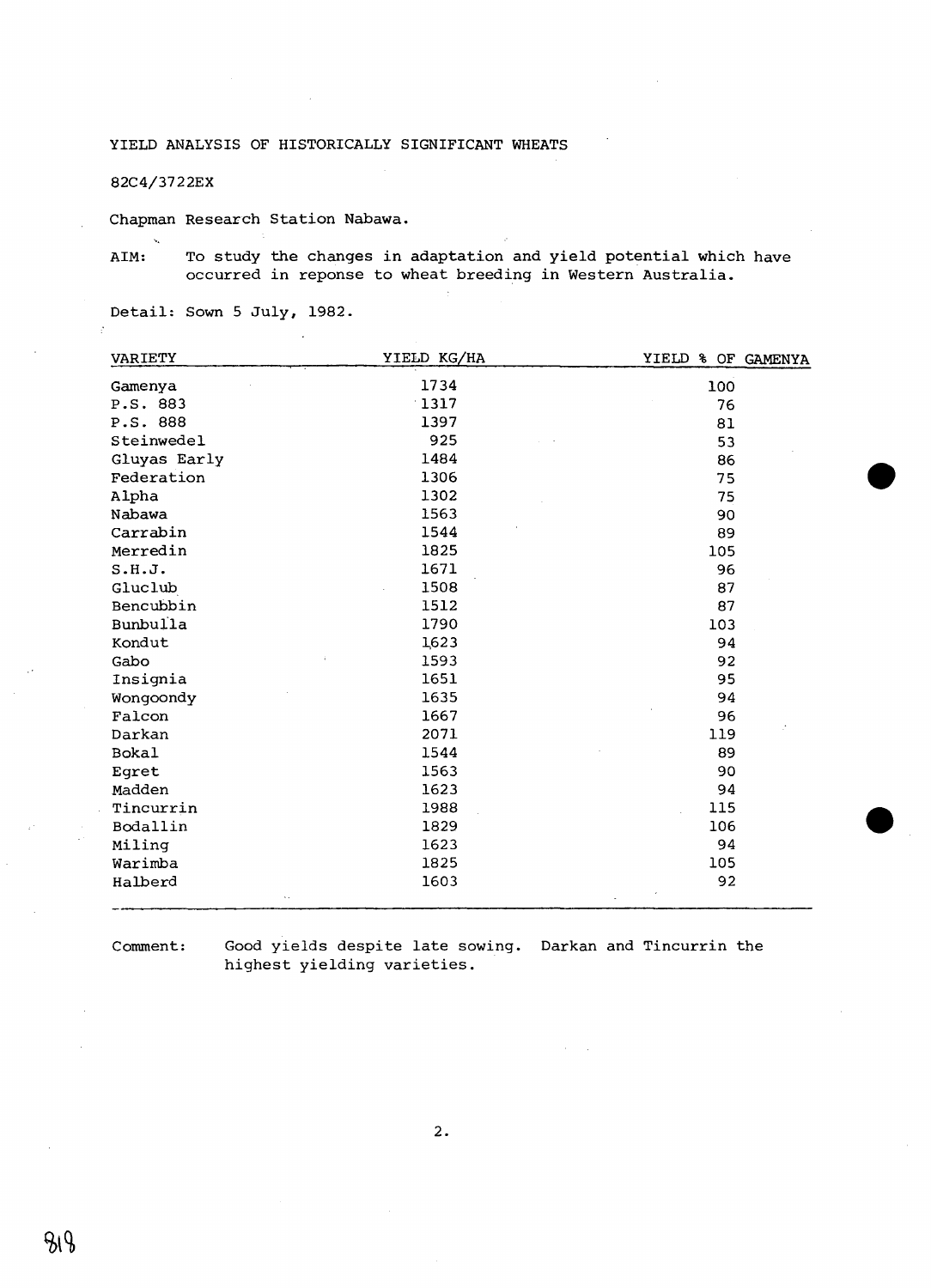82SG4/3722EX

AIM: To study the changes in adaptation and yield potential which have occurred in response to wheat breeding in Western Australia.

Detail: Sown 21.5.82.

| VARIETY                    | YIELD KG/HA      | YIELD & OF GAMENYA |
|----------------------------|------------------|--------------------|
| Gamenya                    | 454              | 100                |
| P.S. 883                   | 196              | 43                 |
| P.S. 888                   | 296              |                    |
| Steinwedel                 | 413              | 65<br>91           |
|                            | 540 $\times$     |                    |
| Gluyas Early<br>Federation | 238              | 121                |
|                            | 438              | 52                 |
| Alpha                      |                  | 97                 |
| Nabawa                     | 375              | 83                 |
| Carrabin                   | 413              | 91                 |
| Merredin                   | 446              | 98                 |
| S.H.J.                     | 354              | 78                 |
| Gluclub                    | 479              | 106                |
| Noongar                    | 463              | 102                |
| Bencubbin                  | 483              | 106                |
| Bungulla                   | 604              | 133                |
| Kondut                     | 367              | 81                 |
| Gabo                       | 554              | 122                |
| Insignia                   | 404              | 89                 |
| Wongoondy                  | 425              | 94                 |
| Falcon                     | 546              | 120                |
| Darkan                     | 629              | 138                |
| <b>Bokal</b>               | 517              | 114                |
| Egret                      | 433              | 95                 |
| Madden                     | 521              | 115                |
| Tincurrin                  | 704              | 155                |
| 69W17-3                    | 629              | 139                |
| Miling                     | 596              | 131                |
| Warimba                    | 538              | 119                |
| Halberd                    | 513              | 113                |
| Option                     | 588 <sub>1</sub> | 130                |
|                            |                  |                    |

Comment: Tincurrin and Darkan the highest yielding individual varieties.

 $9/9$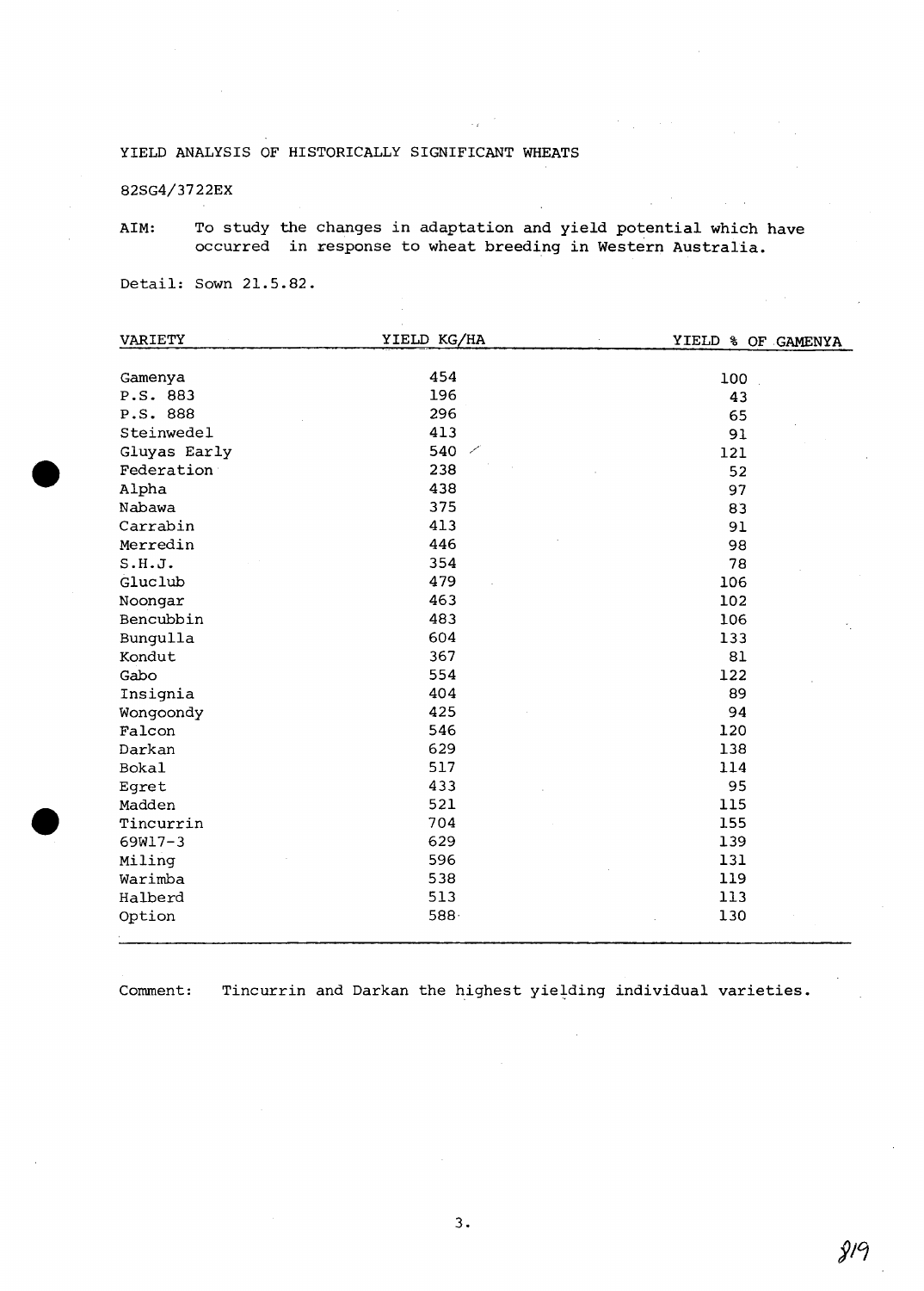### 82M6/3722EX

MERREDIN RESEARCH STATION

AIM: To study the changes in adaptation and yield potential which have occurred in response to wheat breeding in Western Australia.

 $\sim$ 

Detail: Sown 14.6.82

| <b>VARIETY</b> | YIELD KG/HA | YIELD & OF GAMENYA |
|----------------|-------------|--------------------|
| Gamenya        | 898         | 100                |
| P.S. 883       | 364         | 41                 |
| P.S. 888       | 541         | 60                 |
| Aust. Tala     | 329         | 37                 |
| Lambrigg WL    | 342         | 38                 |
| Hudsons EPS    | 338         | 38                 |
| Du Toit        | 367         | 41                 |
| Steinwedel     | 337         | 38                 |
| Gluyas Early   | 567         | 63                 |
| Federation     | 504         | 56                 |
| Alpha          | 557         | 62                 |
| Florence       | 496         | 55                 |
| Nabawa 669     | 366         | 41                 |
| Carrabin       | 639         | 71                 |
| Merredin       | 638         | 71                 |
| S.H.J.         | 554         | 62                 |
| Gluclub        | 561         | 62                 |
| Bencubbin      | 403         | 45                 |
| Bungulla       | 640         | 71                 |
| Kondut         | 530         | 59                 |
| Gabo           | 670         | 75                 |
| Insignia       | 579         | 64                 |
| Wongoondy      | 685         | 76                 |
| Falcon         | 617         | 69                 |
| Darkan         | 647         | 72                 |
| Bokal          | 689         | 77                 |
| Egret          | 663         | 74                 |
| Madden         | 783         | 87                 |
| Tincurrin      | 733         | 82                 |
| Miling         | 770         | 86                 |
| Warimba        | 707         | 79                 |
| Bodallin       | 807         | 90                 |
| Halberd        | 693         | 77                 |
| WW33           | 698         | 78                 |
| Nuri 70        | 729         | 81                 |
| Option         | 732         | 82                 |

Comment: No variety outyielded Gamenya in this trial.